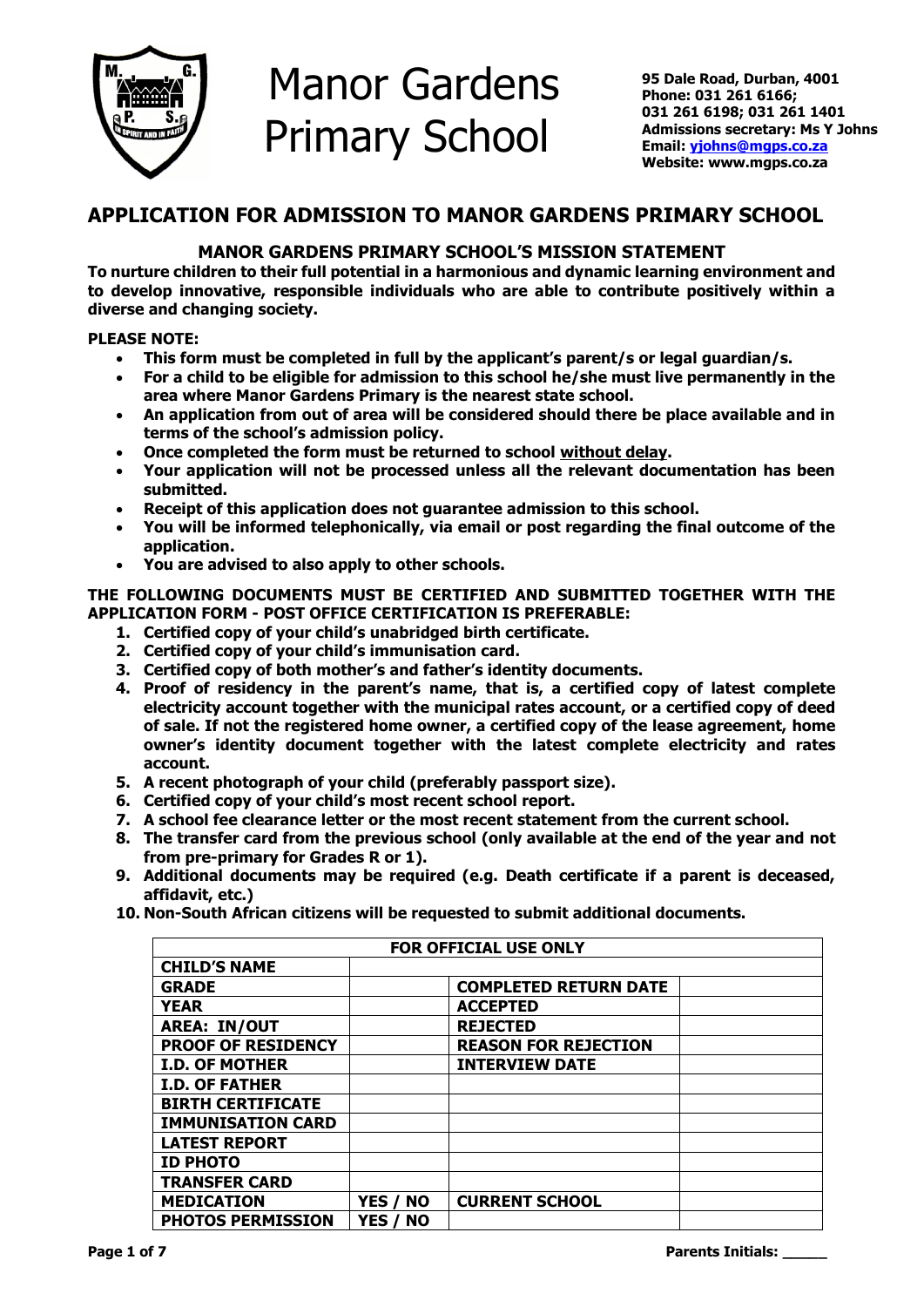|                                       |                                                                                  | IMMIGRANT(YES/NO)______IF YES, STATE DATE OF ENTRY INTO SOUTH AFRICA________________________________          |
|---------------------------------------|----------------------------------------------------------------------------------|---------------------------------------------------------------------------------------------------------------|
|                                       |                                                                                  |                                                                                                               |
| (Department of Education requirement) |                                                                                  | RACE:__________________HOME LANGUAGE:__________________RELIGION:_______________GENDER (MALE/FEMALE) _________ |
|                                       |                                                                                  |                                                                                                               |
|                                       |                                                                                  |                                                                                                               |
|                                       |                                                                                  | WITH WHOM DOES THE LEARNER LIVE (PLEASE TICK) BOTH PARENTS___________MOTHER ________________________          |
|                                       |                                                                                  |                                                                                                               |
|                                       |                                                                                  |                                                                                                               |
|                                       |                                                                                  |                                                                                                               |
|                                       | PERMISSION TO PHOTOGRAPH THE CHILD, AND DISPLAY OR PUBLISH PHOTOGRAPHS? YES / NO |                                                                                                               |

| <b>LEARNER MEDICAL INFORMATION</b> |  |  |  |  |  |  |  |  |  |  |  |  |  |  |  |
|------------------------------------|--|--|--|--|--|--|--|--|--|--|--|--|--|--|--|
|                                    |  |  |  |  |  |  |  |  |  |  |  |  |  |  |  |
|                                    |  |  |  |  |  |  |  |  |  |  |  |  |  |  |  |

| PLEASE TICK IN THE RELEVANT SPACE WHICH VACCINATIONS YOUR CHILD HAS RECEIVED:                            |  |  |                                                                                                          |  |  |  |  |
|----------------------------------------------------------------------------------------------------------|--|--|----------------------------------------------------------------------------------------------------------|--|--|--|--|
|                                                                                                          |  |  | DIPHTHERIA __________ TETANUS _________ TYPHOID _________ WHOOPING COUGH _________ TUBERCULOSIS ________ |  |  |  |  |
| POLIOMYELITIS _______________ HEPATITIS B ____________ MEASLES __________                                |  |  |                                                                                                          |  |  |  |  |
| STATE OF HEALTH / ALLERGIES / MEDICAL CONDITIONS/ DISABILITIES ( ALSO INDICATE TREATMENT CHILD RECEIVES) |  |  |                                                                                                          |  |  |  |  |
|                                                                                                          |  |  |                                                                                                          |  |  |  |  |
|                                                                                                          |  |  | OTHER DIFFICULTIES REQUIRING PROFESSIONAL ASSISTANCE: ___________________________                        |  |  |  |  |
|                                                                                                          |  |  |                                                                                                          |  |  |  |  |
|                                                                                                          |  |  |                                                                                                          |  |  |  |  |
| MEDICAL AID MAIN MEMBER: New York Street And Medical Aid Main Members (1989)                             |  |  |                                                                                                          |  |  |  |  |
| PERMISSION TO ADMINISTER PARACETAMOL, ANTISEPTIC OINTMENT, ANTIHISTAMINE OINTMENT? YES / NO              |  |  |                                                                                                          |  |  |  |  |

# **PREVIOUS SCHOOL INFORMATION**

NAME OF CURRENT SCHOOL: \_\_\_\_\_\_\_\_\_\_\_\_\_\_\_\_\_\_\_\_\_\_\_\_\_\_\_\_\_\_\_\_\_\_\_\_\_\_\_\_\_\_\_\_\_\_\_\_\_\_\_\_\_\_\_\_\_\_\_\_\_\_\_\_\_\_\_\_\_\_\_\_\_\_\_

ADDRESS & TELEPHONE NO. OF CURRENT SCHOOL: \_\_\_\_\_\_\_\_\_\_\_\_\_\_\_\_\_\_\_\_\_\_\_\_\_\_\_\_\_\_\_\_\_\_\_\_\_\_\_\_\_\_\_\_\_\_\_\_\_\_\_\_\_\_\_\_

CURRENT GRADE:\_\_\_\_\_\_ HAS YOUR CHILD EVER BEEN EXPELLED FROM ANY SCHOOL: YES/NO\_\_\_\_\_\_\_\_ IF YES, GIVE

REASON AND SCHOOL'S NAME :\_\_\_\_\_\_\_\_\_\_\_\_\_\_\_\_\_\_\_\_\_\_\_\_\_\_\_\_\_\_\_\_\_\_\_\_\_\_\_\_\_\_\_\_\_\_\_\_\_\_\_\_\_\_\_\_\_\_\_\_\_\_\_\_\_\_\_\_\_\_\_\_\_\_

LANGUAGE OF INSTRUCTION : \_\_\_\_\_\_\_\_\_\_\_\_\_\_\_\_\_\_\_\_\_\_\_\_\_\_\_\_ HOME LANGUAGE : \_\_\_\_\_\_\_\_\_\_\_\_\_\_\_\_\_\_\_\_\_\_\_\_\_\_\_\_

| <b>SIBLINGS:</b>                                 |  |  |
|--------------------------------------------------|--|--|
| BROTHERS/SISTERS NAME (S)<br>(FIRST AND SURNAME) |  |  |
| DATES OF BIRTH                                   |  |  |
| <b>PRESENT</b>                                   |  |  |
| SCHOOL/COLLEGE/UNIVERSITY                        |  |  |
| PRESENT GRADE/YEAR<br>AT                         |  |  |
| SCHOOL/COLLEGE/UNIVERSITY                        |  |  |

**Page 2 of 7 Parents Initials: \_\_\_\_\_**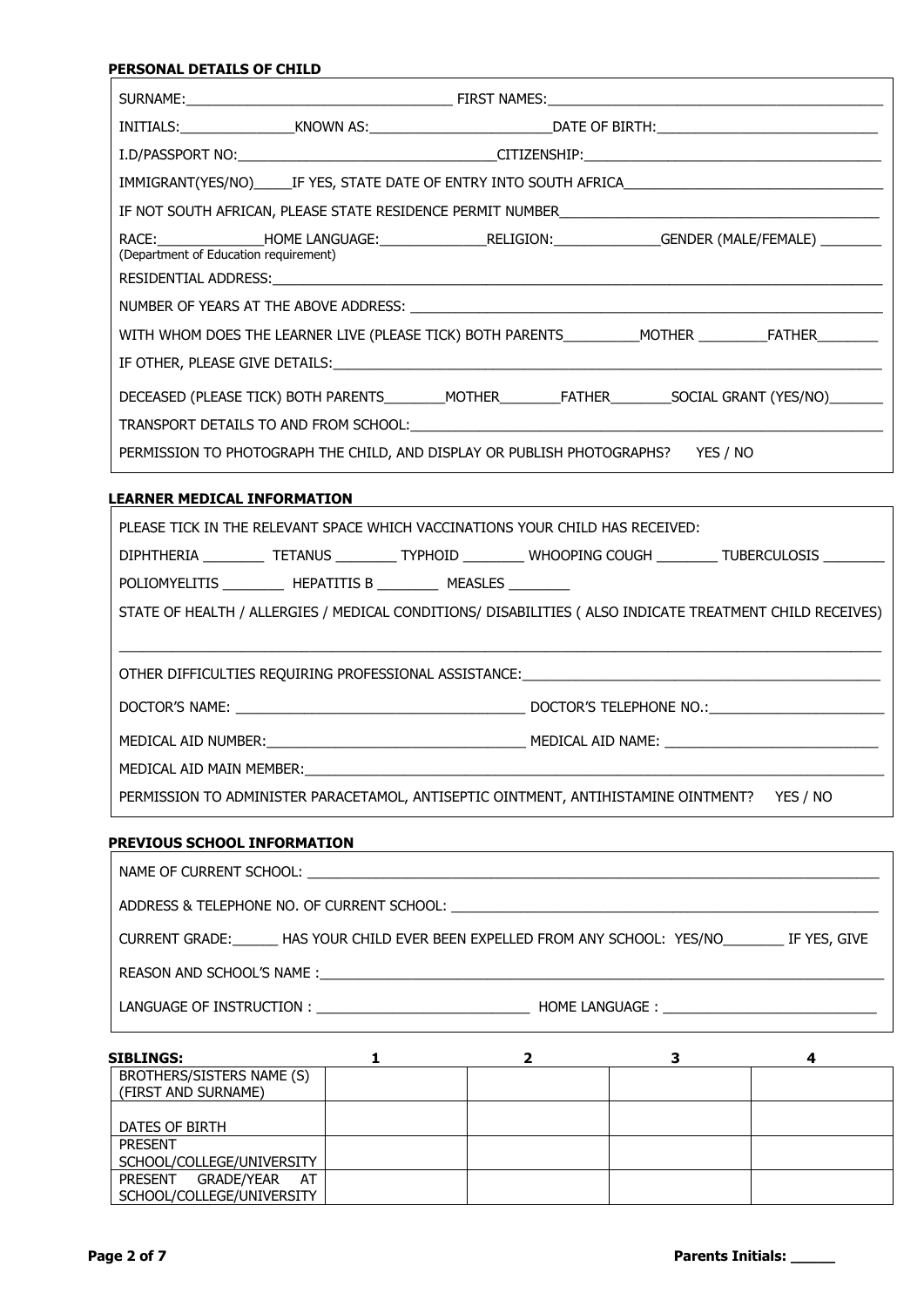### **PARTICULARS OF BIOLOGICAL MOTHER:**

|                                                                         |  | MARITAL STATUS (PLEASE TICK): MARRIED __ UNMARRIED __ SINGLE __ DIVORCED __ SEPARATED __ WIDOW/ER __          |  |  |  |  |
|-------------------------------------------------------------------------|--|---------------------------------------------------------------------------------------------------------------|--|--|--|--|
|                                                                         |  |                                                                                                               |  |  |  |  |
|                                                                         |  |                                                                                                               |  |  |  |  |
|                                                                         |  |                                                                                                               |  |  |  |  |
|                                                                         |  |                                                                                                               |  |  |  |  |
|                                                                         |  |                                                                                                               |  |  |  |  |
|                                                                         |  |                                                                                                               |  |  |  |  |
|                                                                         |  |                                                                                                               |  |  |  |  |
|                                                                         |  |                                                                                                               |  |  |  |  |
|                                                                         |  |                                                                                                               |  |  |  |  |
|                                                                         |  | HOME TELEPHONE NO: _________________WORK TELEPHONE NO: __________________CELLPHONE NO: ______________________ |  |  |  |  |
|                                                                         |  |                                                                                                               |  |  |  |  |
| BOTH PARENTS / LEGAL GUARDIANS ARE LIABLE FOR FULL SCHOOL FEE PAYMENTS. |  |                                                                                                               |  |  |  |  |
| ARE YOU DEPOSITING MONIES INTO THE SCHOOL FEE ACCOUNT? YES / NO         |  |                                                                                                               |  |  |  |  |
|                                                                         |  |                                                                                                               |  |  |  |  |

#### **PARTICULARS OF BIOLOGICAL FATHER:**

|                                                                         | MARITAL STATUS (PLEASE TICK): MARRIED __ UNMARRIED __ SINGLE __ DIVORCED __ SEPARATED __ WIDOW/ER __          |  |  |  |  |  |  |
|-------------------------------------------------------------------------|---------------------------------------------------------------------------------------------------------------|--|--|--|--|--|--|
|                                                                         |                                                                                                               |  |  |  |  |  |  |
|                                                                         |                                                                                                               |  |  |  |  |  |  |
|                                                                         |                                                                                                               |  |  |  |  |  |  |
|                                                                         |                                                                                                               |  |  |  |  |  |  |
|                                                                         |                                                                                                               |  |  |  |  |  |  |
|                                                                         |                                                                                                               |  |  |  |  |  |  |
|                                                                         |                                                                                                               |  |  |  |  |  |  |
|                                                                         |                                                                                                               |  |  |  |  |  |  |
|                                                                         |                                                                                                               |  |  |  |  |  |  |
|                                                                         | HOME TELEPHONE NO:_______________________WORK TELEPHONE NO:________________CELLPHONE NO:_____________________ |  |  |  |  |  |  |
|                                                                         |                                                                                                               |  |  |  |  |  |  |
| BOTH PARENTS / LEGAL GUARDIANS ARE LIABLE FOR FULL SCHOOL FEE PAYMENTS. |                                                                                                               |  |  |  |  |  |  |
| ARE YOU DEPOSITING MONIES INTO THE SCHOOL FEE ACCOUNT? YES / NO         |                                                                                                               |  |  |  |  |  |  |
|                                                                         |                                                                                                               |  |  |  |  |  |  |
| THIANCTAL DETATIC. DDOOF OF TNCOME AND TNCOME DED ANNUM (VEADLY)        |                                                                                                               |  |  |  |  |  |  |

#### **FINANCIAL DETAILS: PROOF OF INCOME AND INCOME PER ANNUM (YEARLY)**

 PLEASE ATTACH CERTIFIED COPIES OF BOTH PARENTS/LEGAL GUARDIANS CURRENT PAY SLIPS. IF SELF EMPLOYED, PLEASE ATTACH CERTIFIED COPY OF LAST AUDITED INCOME STATEMENT, SARS LETTER INDICATING INCOME AND LATEST 3 MONTHS BANK STATEMENT.

| INCOME PER ANNUM (PLEASE TICK): JOINT |                    | <b>SINGLE</b>      |                    |
|---------------------------------------|--------------------|--------------------|--------------------|
| $R$ 0.00 - R49.000                    | R 50,000 - 100,000 | R101,000 - 150,000 | R151,000 - 200,000 |
| R201,000 - 250,000                    | R251,000 - 300,000 | R301,000 - 350,000 | R351,000 - 400,000 |
| R401,000 - 450,000                    | R451,000 - 500,000 | R501,000 - 550,000 | R551,000 - 600,000 |
| R601,000 - 650,000                    | R651,000 - 700,000 | R701,000 - 750,000 | R751,000 and over  |

**Page 3 of 7 Parents Initials: \_\_\_\_\_**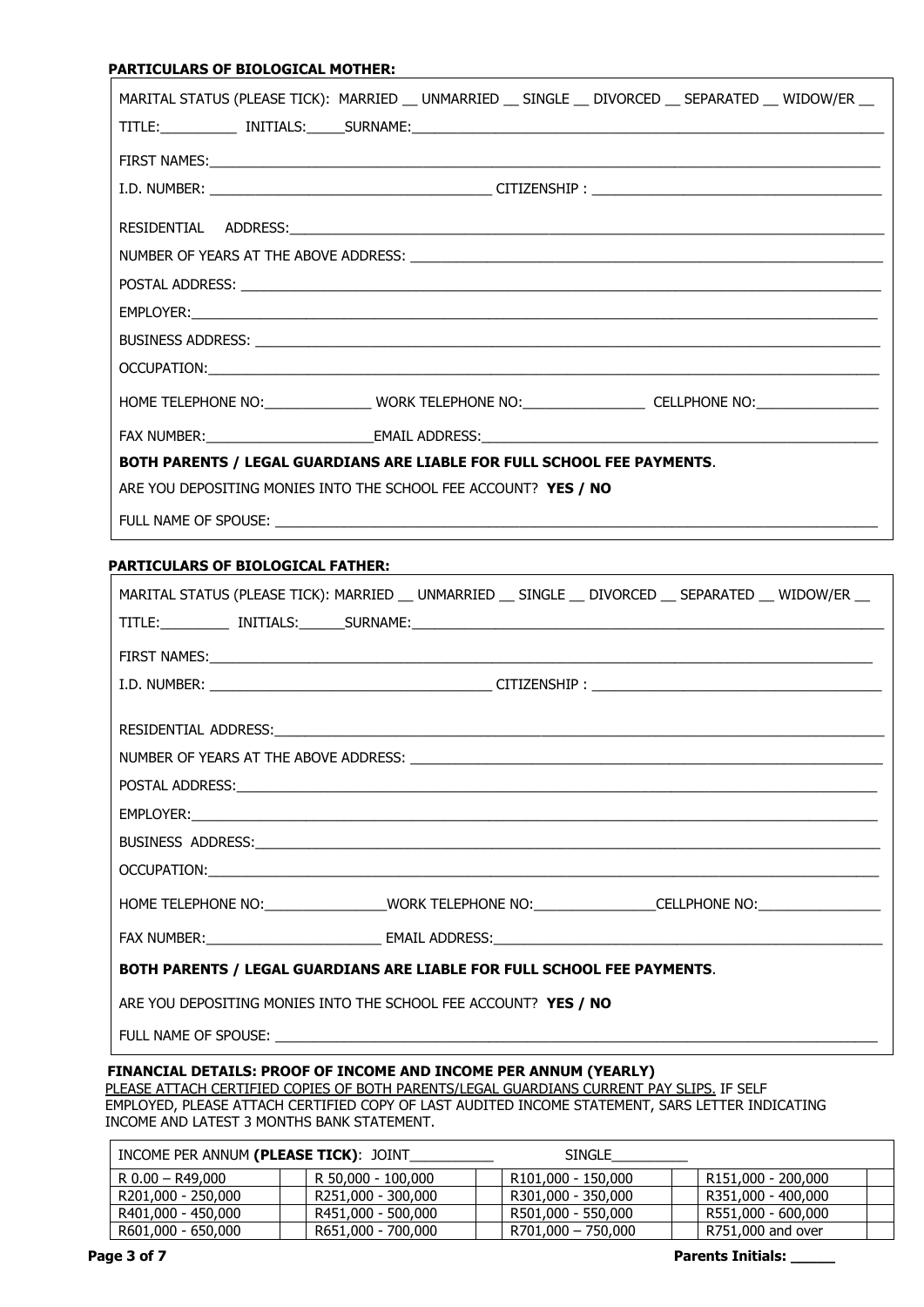#### **FINANCIAL DETAILS CONTINUED**

IF FEES ARE PAID BY A TRUST, PLEASE SUBMIT A CERTIFIED LETTER ADVISING SAME TOGETHER WITH A CONTACT NAME AND TELEPHONE NUMBER:

\_\_\_\_\_\_\_\_\_\_\_\_\_\_\_\_\_\_\_\_\_\_\_\_\_\_\_\_\_\_\_\_\_\_\_\_\_\_\_\_\_\_\_\_\_\_\_\_\_\_\_\_\_\_\_\_\_\_\_\_\_\_\_\_\_\_\_\_\_\_\_\_\_\_\_\_\_\_\_\_\_\_\_\_\_\_\_\_\_\_\_\_\_\_

| <b>PARTICULARS OF STEP-PARENTS/LEGAL GUARDIANS</b> | <u> 1989 - Johann Stein, mars an deutscher Stein und der Stein und der Stein und der Stein und der Stein und der</u> |
|----------------------------------------------------|----------------------------------------------------------------------------------------------------------------------|
|                                                    |                                                                                                                      |
|                                                    | MARITAL STATUS (PLEASE TICK): MARRIED __ UNMARRIED __ SINGLE __ DIVORCED __ SEPARATED __ WIDOW/ER __                 |
|                                                    |                                                                                                                      |
|                                                    |                                                                                                                      |
|                                                    |                                                                                                                      |
|                                                    |                                                                                                                      |
|                                                    |                                                                                                                      |
|                                                    |                                                                                                                      |
|                                                    | EMPLOYER: www.astronometer.com/www.astronometer.com/www.astronometer.com/www.astronometer.com/www.astronometer       |
|                                                    |                                                                                                                      |
|                                                    |                                                                                                                      |
|                                                    | HOME TELEPHONE NO: WORK TELEPHONE NO: CELLPHONE NO: CELLPHONE NO:                                                    |
|                                                    |                                                                                                                      |

**PLEASE ATTACH CERTIFIED COPIES OF BOTH PARENTS/LEGAL GUARDIANS CURRENT PAY SLIPS. IF SELF EMPLOYED, ATTACH CERTIFIED COPY OF LAST AUDITED INCOME STATEMENT OR SARS LETTER INDICATING INCOME.**

**BOTH PARENTS / LEGAL GUARDIANS ARE LIABLE FOR FULL SCHOOL FEE PAYMENTS**. ARE YOU DEPOSITING MONIES INTO THE SCHOOL FEE ACCOUNT? YES / NO

FULL NAME OF SPOUSE:

# **IN THE CASE OF DIVORCE**

NAME & CONTACT DETAILS OF PERSON WHO HAS LEGAL CUSTODY OF CHILD: \_ \_\_\_\_\_\_\_\_\_\_\_\_\_\_\_\_\_\_\_\_\_\_\_\_\_\_\_\_\_\_\_\_\_\_\_\_\_\_\_\_\_\_\_\_\_\_\_\_\_\_\_\_\_\_\_\_\_\_\_\_\_\_\_\_\_\_\_\_\_\_\_\_\_\_\_\_\_\_\_\_\_\_\_\_\_\_\_\_\_\_\_\_\_\_\_\_\_\_\_\_ ARE THERE RESTRAINTS/VISITATION RIGHTS? PLEASE GIVE DETAILS AND ATTACH SUPPORTING DOCUMENTS : \_\_\_\_\_\_\_\_\_\_\_\_\_\_\_\_\_\_\_\_\_\_\_\_\_\_\_\_\_\_\_\_\_\_\_\_\_\_\_\_\_\_\_\_\_\_\_\_\_\_\_\_\_\_\_\_\_\_\_\_\_\_\_\_\_\_\_\_\_\_\_\_\_\_\_\_\_\_\_\_\_\_\_\_\_\_\_\_\_\_\_\_\_\_\_\_\_\_\_\_

# **FAMILY AFFILIATION**

| <b>NAME</b> | OF. | SIBLINGS                                                     | AT | <b>THIS</b> | <b>SCHOOL</b> | 0R | <b>WHO</b> | <b>HAVE</b> | ATTENDED | <b>THIS</b> | SCHOOL: |
|-------------|-----|--------------------------------------------------------------|----|-------------|---------------|----|------------|-------------|----------|-------------|---------|
|             |     | IS THE APPLICANT'S PARENTS A PAST PUPIL: YES/NO              |    |             |               |    |            |             |          |             |         |
|             |     | WITH WHICH SPORTS HOUSE IS/WAS THE FAMILY AFFILIATED: TUGELA |    |             |               |    |            |             | IFAFA    | UMGENI      |         |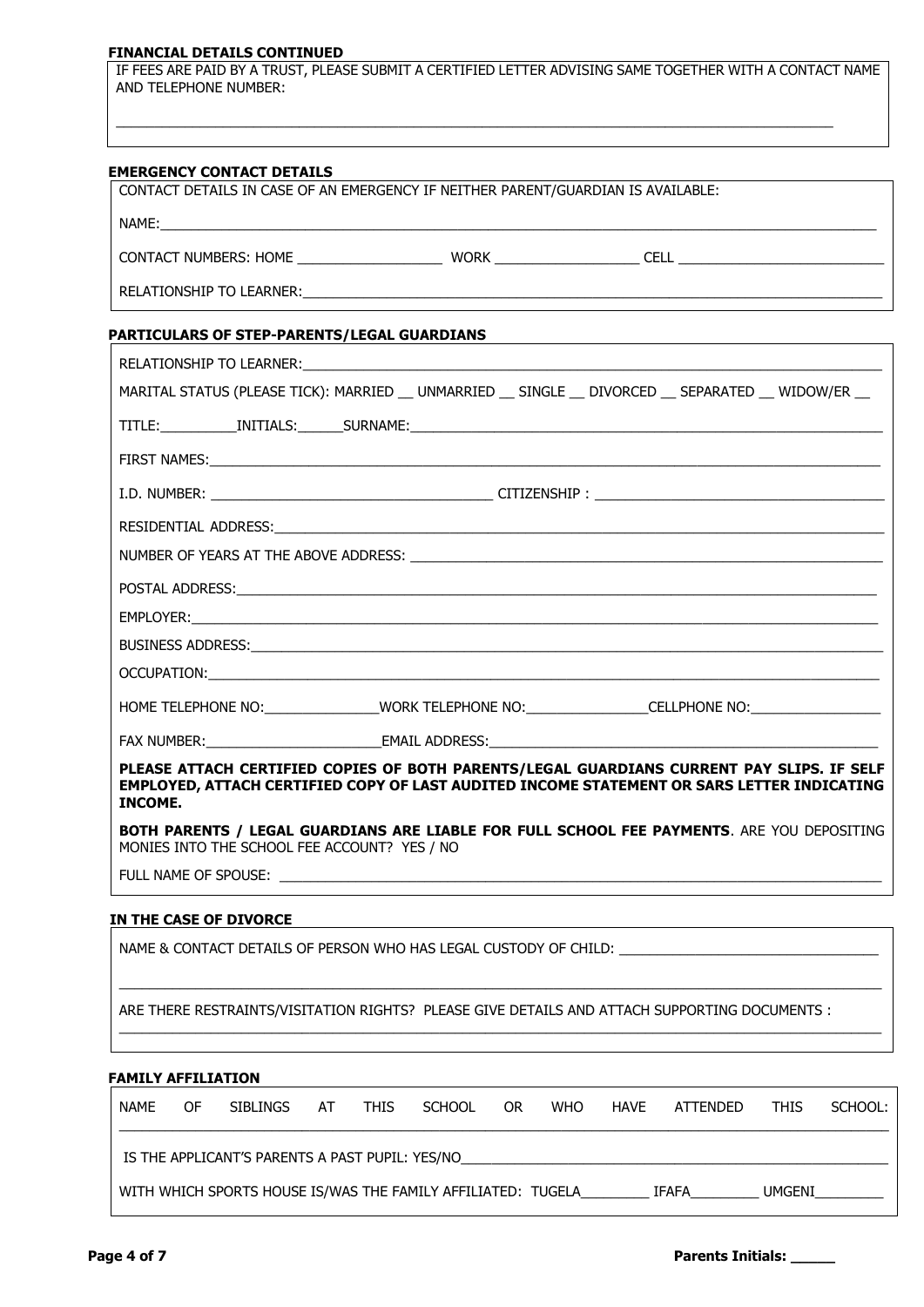# **TERMS AND CONDITIONS OF ACCEPTANCE**

# **1. PARENTS**

A parent as defined in the South African Schools Act, No. 84 of 1996 is:

- a. The biological or adoptive parent or legal guardian of a learner;
- b. The person legally entitled to custody of a learner; or
- c. The person who undertakes to fulfill the obligations of the person referred to in paragraph (a) and (b) towards the learner's education at school.

# **2. GOVERNING BODY**

The parents/legal guardians acknowledge that Manor Gardens Primary School is a public, **compulsory**  fee paying school and that the governing body is empowered to make all decisions affecting the governance of the school and those decisions are binding upon him/her and the learner.

# **3. ADMISSIONS CRITERIA**

The acceptance of any child at Manor Gardens Primary School as a learner shall be subject at all times to the admission criteria laid down by the governing body from time to time. Admission will not be finalized until all the relevant documentation has been received by the school.

# **4. CODE OF CONDUCT**

Any learner enrolled at Manor Gardens Primary School shall be obliged to adhere to the **Learner's Code of Conduct**, a copy of which the parents/legal guardians acknowledge having received.

# **5. RIGHT OF SEARCH**

The Principal or an Educator, upon reasonable suspicion, has the legal authority to conduct a search of any learner or property in possession of the learner for a dangerous weapon, firearm, drugs or harmful dangerous substance, stolen property or pornographic material brought on to the school property. (A search may be performed in terms of the following Acts of general application: Control of Access to Public Premises and Vehicle Act, 1985, Act No 53 of 1985; Drugs and Drugs Trafficking Act 140 of 1992; Arms and Ammunition Act, 1969, Act No 75 of 1969). During a search, human dignity shall be observed and learners shall be searched in private by persons of their own gender, preferably in the presence of at least one other person. A record will be kept of the search proceedings and the outcome.

# **6. LANGUAGE POLICY**

English is the language of teaching and learning at the school. Afrikaans and isiZulu are offered as Additional Languages.

# **7. SCHOOL FEES**

- **7.1** School Fees, which are essential to the existence of this school and the excellent education the school provides, are without exception compulsory.
- **7.2** The annual school fee is determined at the budget meeting, attended by parents / legal guardians and is directly related to the cost of running and maintaining the school. The parents / legal guardians are notified of the annual school fee prior to the commencement of the academic school year.
- **7.3 The 2022 school fees are as follows: Grade R learners: R33 820.00 and Grades 1 -7 learners: R31 930.00.**
- **7.4** In accordance with the South African Schools' Act, No. 84 of 1996, both parents / legal guardians are liable for the annual school fees which becomes due and owing upon **commencement** of the first school term each year. In cases of divorce, both parents are morally and legally responsible for the payment of school fees. It is a statutory obligation for both parents to pay school fees.
- **7.5** The school fees are payable in **advance** in monthly installments, as specified and at the discretion of the Governing Body. Monthly school fee statements will be emailed to parents/legal guardians or sent home with the child for those parents/legal guardians without email facilities.
- **7.6** Payment of the school fee shall be **compulsory** unless a written exemption has been granted by the Governing Body. Failure to pay will result in legal action with legal costs being for the account of the person(s) responsible for payment of school fees.
- **7.7** The full amount of school fee shall immediately become collectable upon failure to pay any one installment on due date unless prior written arrangements have been made with the Finance Committee.
- **7.8** In the event of a withdrawal of a learner at any stage during the academic year, fees are payable to the last day of the month in which the learner departed. A full month's written notice of withdrawal is required and no unexpired portion of a month's fees will be refunded.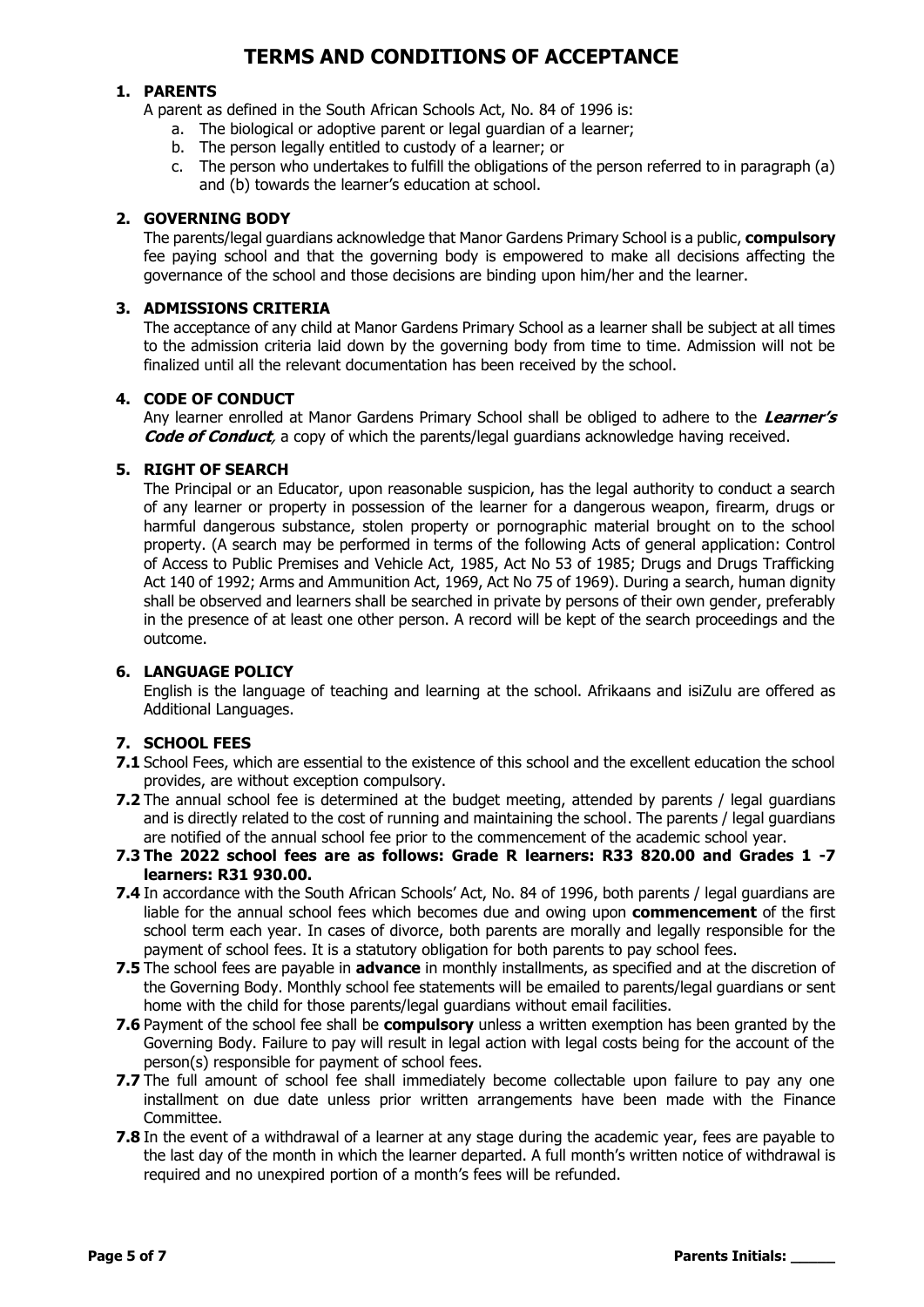**7.9** Should the parents / legal guardians commit a breach of any material terms hereof, the Governing Body shall be entitled, subject to giving written notice to the parents / legal guardians calling upon them to remedy such breach within a period of fourteen days of the giving of such notice, and the parents / legal guardians failing to do so, to claim payment of all the school fees owing in terms hereof, whether or not such school fees are then due and payable and / or claim specific performance by the parents / legal guardians of all and any such obligations owed by them in terms hereof. Parents / legal guardians will pay costs incurred in the collection of school fees.

# **7.10 Learner insurance is not included in the school fees and is the responsibility of the parents.**

# **8. OFFICIAL ADDRESS**

The parents / legal guardians must select an official address (domicilium citandi et executandi) to which all notices may be delivered for all purposes arising including any action or proceeding or the cancellation thereof. The address on record at the school shall be accepted as the correct address at all times for the purposes of issuing correspondences unless the school is advised of any changes in writing. **THE PARENTS / LEGAL GUARDIANS MUST NOTIFY THE SCHOOL IMMEDIATELY OF ANY CHANGE OF THIS ADDRESS.**

# **9. DOCUMENTS**

The parents / legal guardians shall be obliged to furnish the Principal with any documents or information relevant to the learner's enrollment, welfare or the efficient management of the school within seven (7) days of being requested to do so.

# **10. CONSENT**

The parents / legal guardians consent to the learner taking part in extra mural activities of the school, including games, athletics, tours and any other excursions arranged by the school.

# **11. PARENTAL OBLIGATIONS**

The parents / legal guardians shall be obliged to:

- **11.1** Inform the school in writing of any change of address, telephone number or personal details.
- **11.2** Inform the school in writing of any change of emergency contact number.
- **11.3** Inform the school in writing of any case of infectious illness in the learner's household.
- **11.4** Ensure that the learner attends school regularly and to give reasons in writing should your child be absent. This includes attendance at organized school functions and co-curricular activities.
- **11.5** Ensure that the learner arrives at school on time and is collected promptly at the end of the school day or extra mural activity.
- **11.6** Ensure that the learner's homework is completed.
- 11.7 Ensure that the learner takes part in Physical Education classes and school sports or to supply the school with a medical certificate if he / she may not take part.
- **11.8** Ensure that the learner complies with the Code of Conduct of the school as set out in Clause 3 above including daily attendance and wearing of the full and correct school uniform.
- **11.9** Contribute to the School Fees in terms of Sections 39 and 40 of the South African Schools' Act No. 84 of 1996.
- **11.10** Respect the tradition, character and moral ethos of the school and encourage your children to do the same.
- 11.11 Should two (2) copies of school reports be required, it is necessary for the school to be notified in writing, and details of mailing addresses furnished.

# **12. PROFESSIONAL MANAGEMENT**

The professional management of the school is undertaken by the Principal in accordance with the South African Schools' Act No. 84 of 1996.

# **13. IN LOCO PARENTIS**

The Principal or his /her designate, may act in loco parentis in the event of any injury or accident in which the learner may be involved unless the school is given a written instruction which disallows this.

# **14. DAMAGE / LOSS TO SCHOOL PROPERTY**

The parents / legal guardians shall be liable for any loss or damage of whatsoever cause or nature arising, which may be caused to school property or equipment, or any asset on the school property, as a result of any willful act or omission or careless action on the part of the learner.

# **15. INDULGENCES**

No indulgence or extension granted by the Governing Body to the parents / legal guardians shall in any way be construed as a waiver of the Governing Body's rights or as creating a precedent.